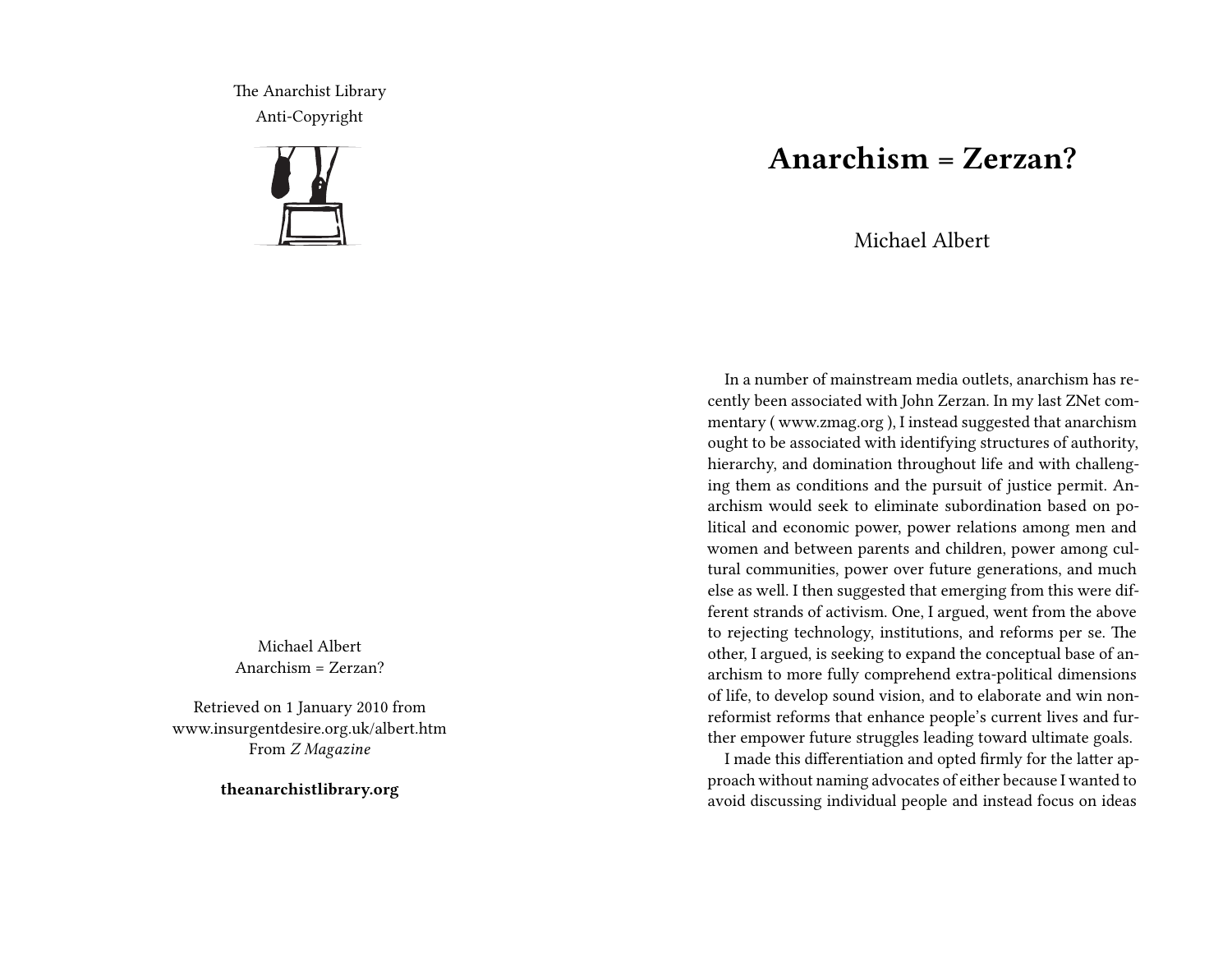and choices. Some felt, however, that I was wrong to critique a trend  $-$  the "not so desirable anarchism"  $-$  without giving evidence of its actual existence and examining its actual selfrepresentations.

Okay, the most visible advocate and exemplar of what I called "not so desirable anarchism" is John Zerzan. Of course other folks are also in the camp, but sticking to Zerzan's work should amply display at least the most touted arguments behind the positions I reacted against.

Zerzan starts out by anarchistically rejecting all authoritarian constraints on human well being and development. This is admirable, of course, but where does he wind up?

Well, Zerzan rejects technology per se. He rejects all institutions that distinguish different tasks and responsibilities for different actors, which is all institutions per se. He derivatively contributes to rejecting the idea of all reforms because no institution is worthy of improvements, so no improvements are worthy of our time. But even beyond these three themes of my last essay, Zerzan also rejects language, math, and even counting items or registering time passage. I think all these rejections repeat the same error that other opponents of all technology, all institutions, and all reforms also make, though Zerzan does it most relentlessly. Let's see.

Zerzan tells us "that technology has never been neutral, like some discreet tool detachable from its context. It always partakes of and expresses the basic values of the social system in which it is embedded. Technology is the language, the texture, the embodiment of the social arrangements it holds together." This is unobjectionable, though it neglects another point that Zerzan never returns to. Yes, technologies bear the mark of the society they are born and used in. How could it be otherwise? However, technologies not only reflect those societies' attributes, including their worst, but also often meet real needs and expand real potentials. So you get electric chairs to kill people and assembly lines to constrain them, but you also get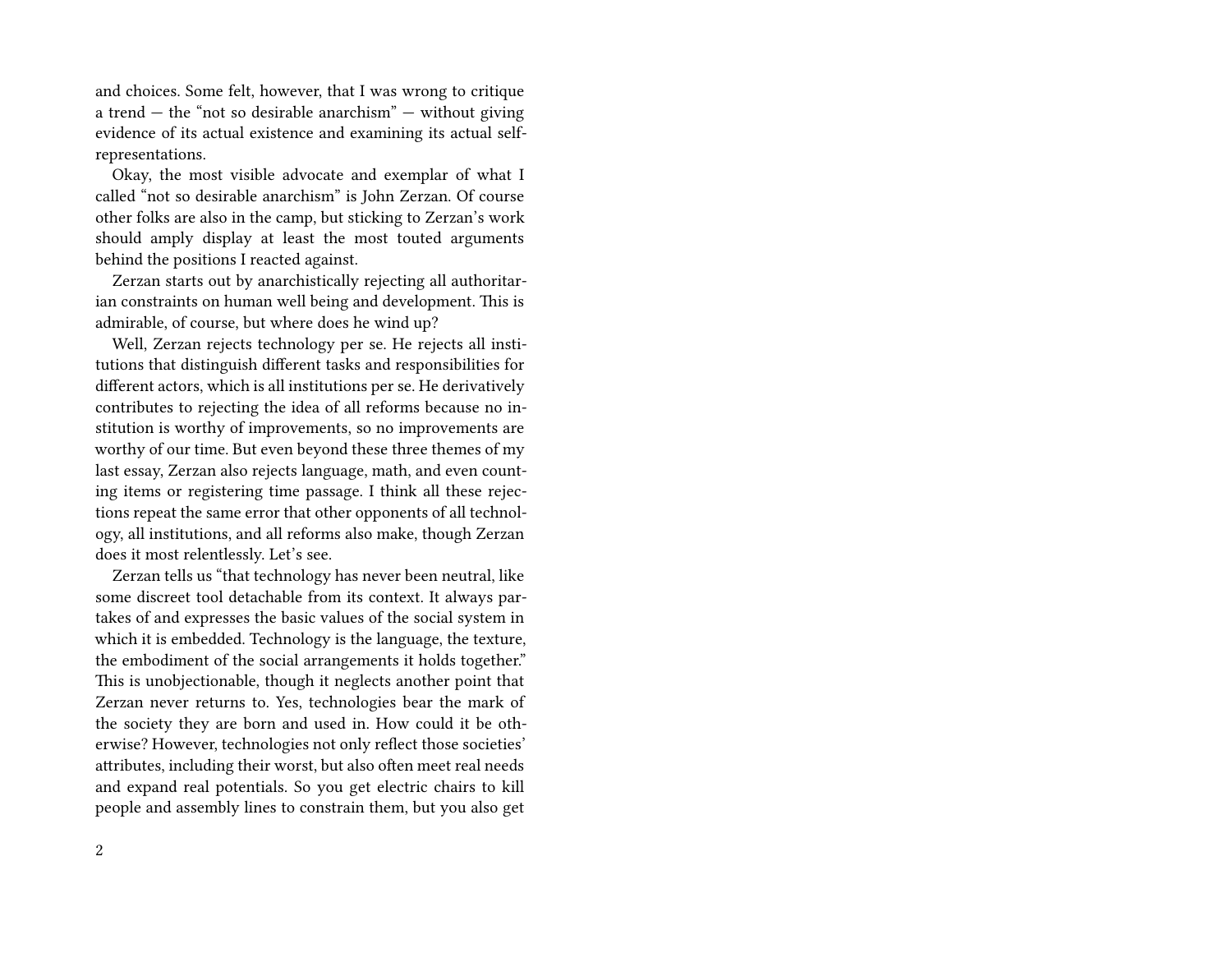or alienating ways and to service authority and power. Anyone would conclude that in some pursuits we are better off without numbers. Fair enough. But Zerzan wrongly extrapolates that we'd be best off without numbers all the time. Goodbye to language, goodbye to numbers and time, goodbye to technology and institutions…why not goodbye to sex one wonders? After all, sex frequently manifests and undergirds harmful behavior too.

In the prior essay on Anarchism's trends I tried to focus on the important confusions about technology, institutions, and reforms that I think are diminishing the affectivity of a particular strain of "not so desirable anarchism," and also on the more positive insights about breadth of focus, new vision, and non-reformist reforms that give another strain of anarchism the potential to become central to successful activism in years ahead.

Zerzan's thinking examined for this essay may or may not typify why some folks hold the not so desirable views they do about technology, institutions, and reforms. I have no way of knowing that. In any event, Zerzan is most forthright, and the Zerzan quotations I employed are from various essays and interviews he has done, all available on the internet. I found most of the essays quoted on a site named "Primitivism" at www.primitivism.com Additional sites will immediately pop up if you search Google or Yahoo or any other large internet engine for primitivism or for Zerzan, and within the links listed, if interested, you will find other adherents of views like Zerzan's. warm clothes for people to wear, and penicillin to enhance their longevity.

Zerzan says technologies are contextual, and of course they are. They arise in some social setting. They are produced in it, or perhaps another. They are used in it, or perhaps a third. Technologies don't spring spontaneously from nothing with no lineage and imprint. Nor are technologies utilized in social vacuums. Zerzan is correct that each technology, whether a pencil or a shoe lace much less a guided missile or an assembly line, bears a social inscription carrying into it diverse imprints of the motives of its conception, production, and utilization part of which generally reflect the defense of social elites, but another part of which often reflect the accomplishing of needed functions. We should therefore expect technologies conceived, produced, and utilized in feudal times to be different than those in prehistoric times, or than those in capitalist times. So it is elementary.

Zerzan moves on, however, to a point that is not at all elementary. He says, "the idea that [technology] is neutral, that it is separable from society, is one of the biggest lies available. It is obvious why those who defend the high-tech death trap want us to believe that technology is somehow neutral." This is disingenuous hand-waving, I think, or else evidences an immense confusion.

That is, when someone says that technology per se is neutral, they of course mean that technology does not by its internal logic have to serve only dominating elites. Technology can serve any constituency including broad populations. Technology can arise in any social setting and system, and can accomplish diverse tasks that can be beneficial or horrendous, humane or cruel, liberating or stultifying. Technology isn't necessarily prehistoric, or feudal, or capitalist, or anything else other than always a product of human design and labors, and having a human origin imposes on technology no particular social direction, no universal social stamp. Zerzan rightly notices that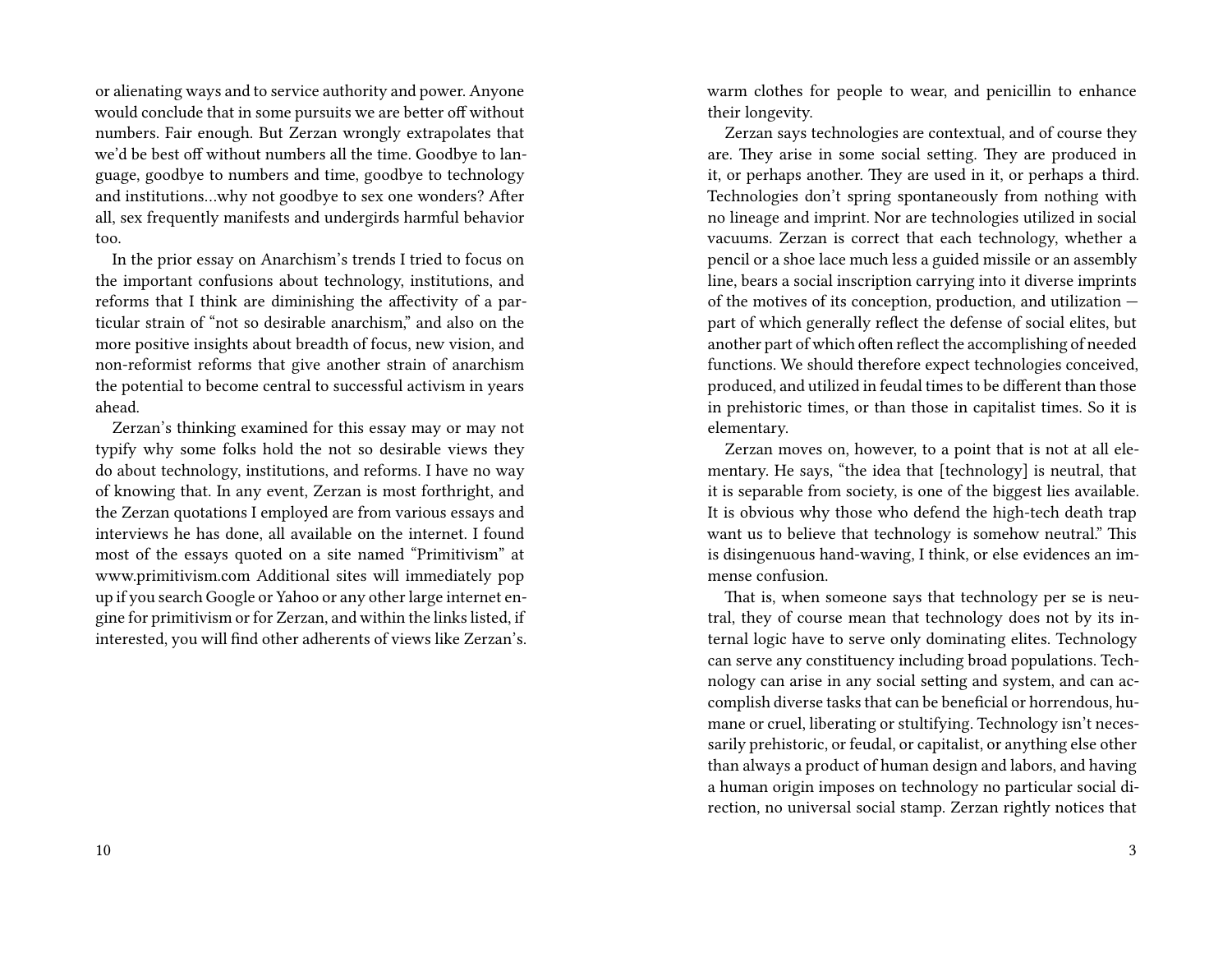our contemporary technologies encapsulate forces at play in our societies. He wrongly concludes, however, that all technology must forever and always be as our technology is now. It is therefore not true that if we don't like specific instances of our technology now, to get rid of them we must dispense all technology per se.

The most obvious way to discern the unwarranted leap in Zerzan's claim is to note that without technology humans would have no clothes, no source of power outside their own muscles, and not even agriculture to renew their muscles. Life would be brutish, isolated, and short. Disease would be rampant. Communication, mobility, knowledge, music, art, play, and pretty much everything else would be harshly limited. This alone ought to close the case, of course, that eliminating technology per se is not the way to avoid the ills of harmful technologies. But another way to see the point rests on examining Zerzan's logic.

Suppose I were to say that all human thought, all human expression, emotion, and even locomotion, manifests an imprint of the society in which it occurs. This is certainly equally true as saying that all technology bears such a societal imprint. So now what? Do I follow Zerzan to deduce from the fact that it is imprinted — like technology is — that all human thought, expression, emotion, and even locomotion must always embody oppressive attributes so that I should reject them all in the same way that Zerzan says we should reject technology? Or do I assert that in desirable social settings (and to a degree even in undesirable ones) human thought, expression, emotion, and even locomotion also have wonderful and essential attributes that we certainly don't want to reject, and that in good environments the defining features can become overwhelmingly positive making the idea of rejecting them utterly ridiculous? I prefer the latter logic, both for human attributes and for technologies.

And consciousness is surely also often a bulwark of existing oppressions. Conscious sometimes manifests sadness and is often used in authoritative ways. Let's lobotomize, too. For that matter, why not notice that sexual intercourse has very often been fraught with painful ramifications, not to mention outright violations, and virtually universally to date in history with asymmetries of power? Why not dump sex too? Shortly thereafter there will be no more humans, and, Zerzan is correct, also no more human suffering. Terminating just short of this species suicide, Zerzan's agenda, or hope, seems to me to be that we should end divisions of labor, reject technology, discard institutions, silence language, eliminate numbers, reject time, and perhaps dispense consciousness though not reproduction — returning to prehistoric relations. And the mainstream media says Zerzan is an exemplar of anarchism. No wonder.

You think I exaggerate? Well, judge for yourself. Zerzan says, "my tentative position is that only a rejection of symbolic culture [that is, language] provides a deep enough challenge to what stems from that culture." Thus: reject language. Or "only a politics that undoes language and time and is thus visionary to the point of voluptuousness has any meaning." Not just language, but time too. Wordplay is all well and good for provocative or aesthetic exercises or entertainment. But Zerzan claims to be challenging the realities that crush out people's lives.That carries a responsibility, it seems to me, to attend to reality.

Zerzan rejects numbers too. To explain why, he tells us that "Euclid developed geometry  $-$  literally, 'land measuring'  $-$  to measure fields for purposes of ownership, taxation, and the assignment of slave labor." And: "When members of a large family sit down to dinner, they know immediately, without counting, whether someone is missing. Counting becomes necessary only when things become homogenized." Can this be serious? Apparently so. The thought pattern is by now familiar, after all. Zerzan rightly notes that numbers can be used in harmful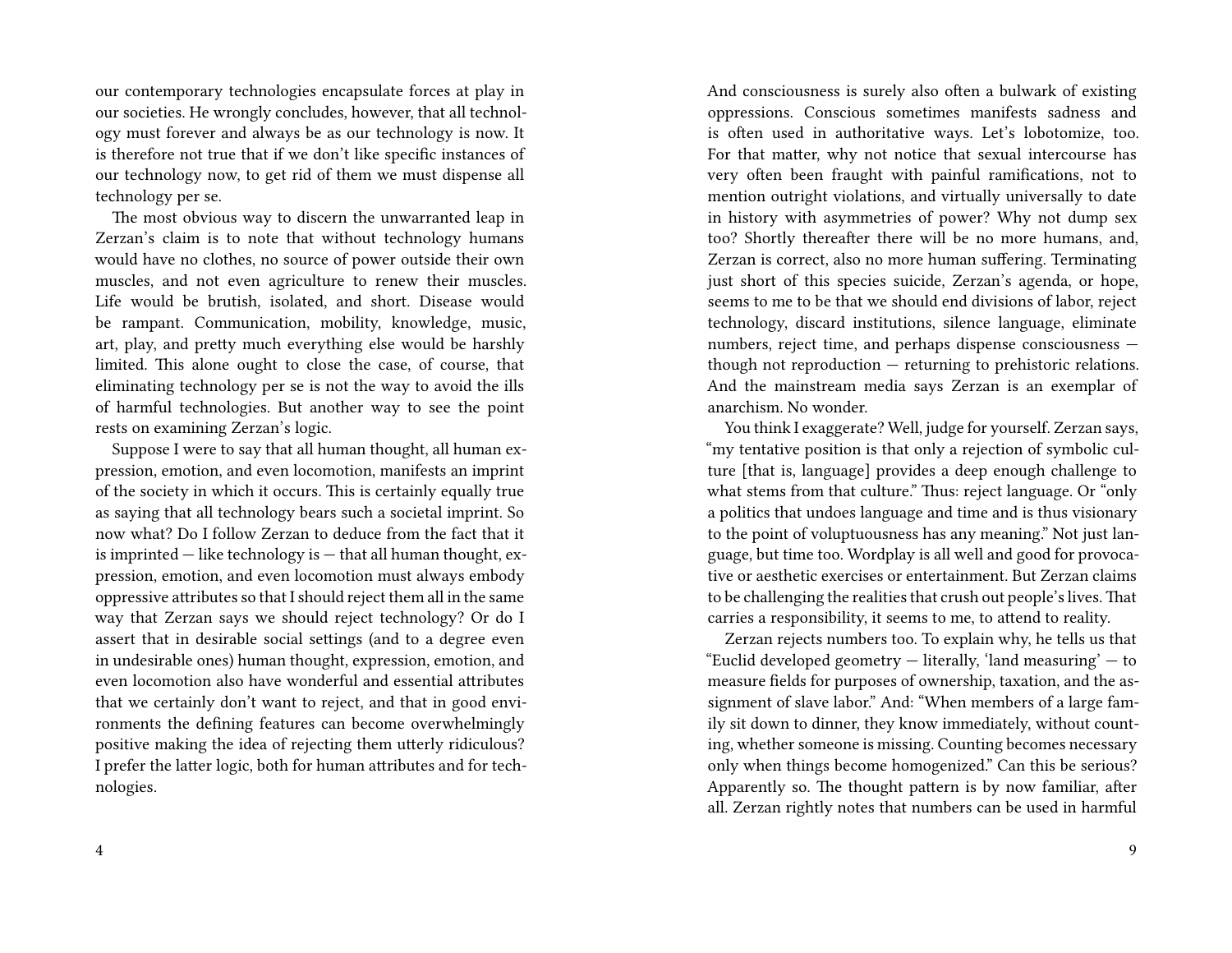more workplaces. And what do we put in their place? Foraging, it seems, because that bears no mark of specifically human invention. So Zerzan rejects tools and roles, technologies and institutions, and even production and economy, but amazingly, doesn't stop there. He takes this line of thought all the way to its ultimate destinations, going well beyond the confusions of "the not so desirable anarchism" I discussed last essay.

Zerzan rejects even language, for example. He tells us that in "the process of transforming all direct experience into the supreme symbolic expression, language, monopolizes life. Like ideology, language conceals and justifies, compelling us to suspend our doubts about its claim to validity. It is at the root of civilization, the dynamic code of civilization's alienated nature. As the paradigm of ideology, language stands behind all of the massive legitimation necessary to hold civilization together. It remains for us to clarify what forms of nascent domination engendered this justification, made language necessary as a basic means of repression." The problem is now civilization…that is, humans entwined in social arrangements of their own creation, conceived to allow each to pursue their lives as they will without having to operate atomistically or in opposition to all others. Since words are a big part of the glue of such arrangements, says Zerzan, let's dispense with them rather than try to fulfill their potential.

"Words bespeak a sadness; they are used to soak up the emptiness of unbridled time. We have all had that desire to go further, deeper than words, the feeling of wanting only to be done with all the talk, knowing that being allowed to live coherently erases the need to formulate coherence," says Zerzan. And of course one doesn't want to live by words alone, or bread alone, or technology alone, or anything else alone. But that is not the same as wanting to entirely dispense with each. Likewise, of course we express sadness in words, but also in deeds and feelings. Should we thus relegate not only words, but also deeds and feelings to the junkyard?

Zerzan, in contrast consistently prefers the former logic. His mistake is to rightly notice various horrible technologies but then wrongly attribute the problem they pose not to mutable social structures and institutions which impose the bad features on the technologies and the bad technologies on us, but to the entire category of technology per se. Ubiquitous manifestation of this leap from disliking instances of some category to rejecting the whole category would lead to rejecting pretty much everything that is social or otherwise a product of human exchange and thought, but which turns up with horrible aspects in contemporary societies, and would thus imply wanting humans to revert to a kind of pre-humanity state. Amazingly, Zerzan follows exactly that trajectory.

Thus, Zerzan offers that "my working hypothesis is that division of labor draws the line [between a desirable prehistory and everything since], with dire consequences that unfold in an accelerating or cumulative way. Specialization divides and narrows the individual, brings in hierarchy, creates dependency and works against autonomy." And he continues by deducing that "tools or roles that involve division of labor engender divided people and divided society."

That is, again Zerzan drags partial truths to outrageous conclusions. Of course typical corporate divisions of labor diminish and even destroy individual and social potentials. Zerzan points out, for example, that "the first 'breakthrough' for me was in terms of the Industrial Revolution in England. Namely, it became clear that the factory system was introduced in large part as a means of social control. The dispersed craftsmen were deprived of their autonomy and brought together in factories to be de-skilled and disciplined. This shows that technology was not at all 'neutral'." Perhaps Zerzan first encountered brilliant expression of such ideas a quarter century ago in the same places I first did, for example, in the wonderful essay by Steven Marglin, "What do bosses do?" or in Harry Braverman's *Monthly Review* work. But if